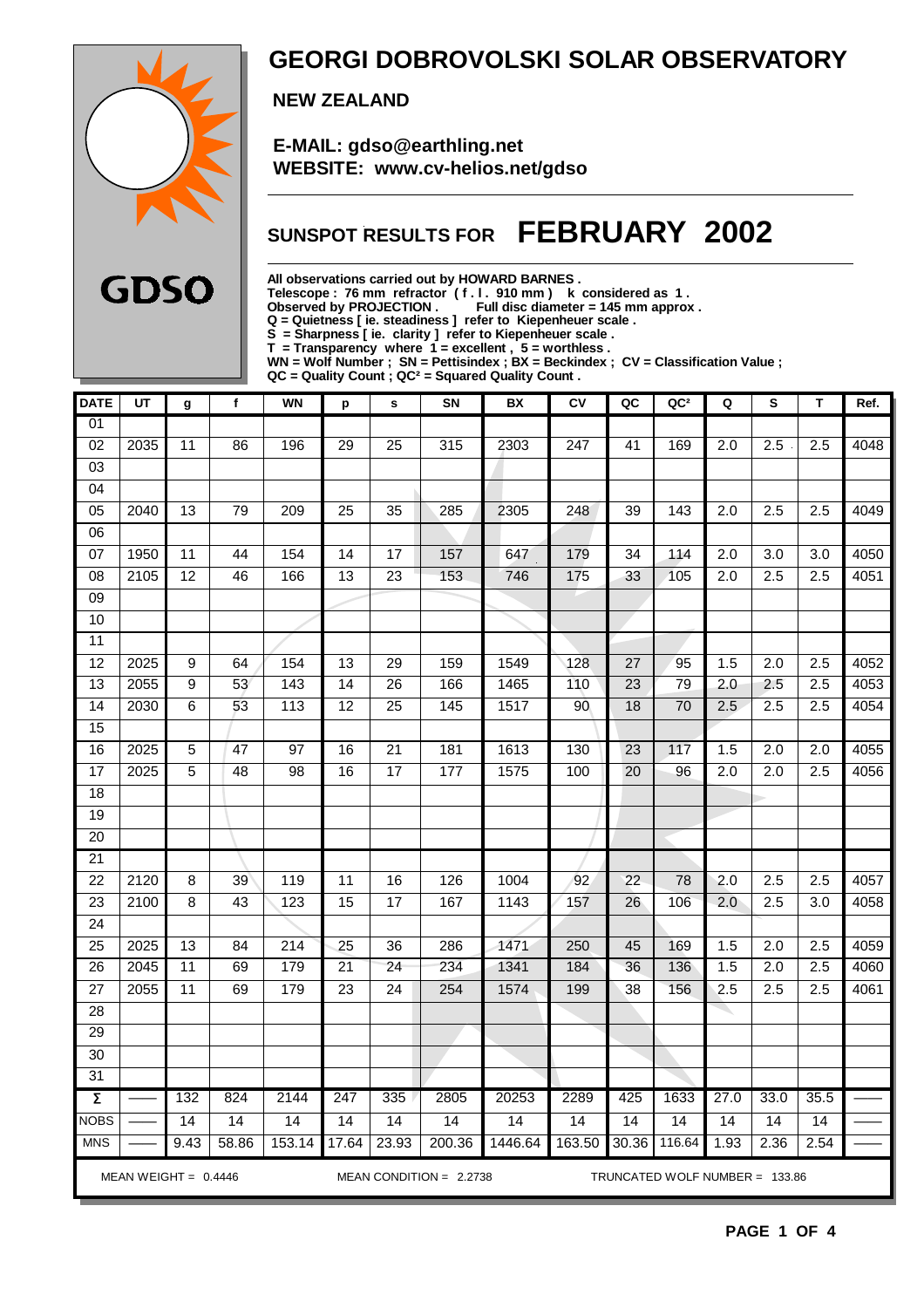#### **GEORGI DOBROVOLSKI SOLAR OBSERVATORY**



## **SUNSPOT DISTRIBUTION & INTER-SOL INDICES FOR FEBRUARY 2002**

**All observations carried out by HOWARD BARNES .**

Telescope : 76 mm refractor (f. l. 910 mm).<br>Observed by PROJECTION . Full disc diam

Full disc diameter = 145 mm approx .

- **Q = Quietness [ ie. steadiness ] refer to Kiepenheuer scale .**
- **S = Sharpness [ ie. clarity ] refer to Kiepenheuer scale .**
- **T = Transparency where 1 = excellent , 5 = worthless .**

**IS = Inter-Sol Index .**

**gr = number of multi-spot groups .**

**grfp = number of umbræ within penumbræ within the groups (gr) .**

**grf = number of non-penumbral spots within the groups (gr) .**

**efp = number of single penumbral spots . ef = number of single non-penumbral spots .**

| <b>DATE</b>         | $\overline{UT}$ | $\overline{\mathsf{s}}$ | gr                      | grfp            | grf             | efp                       | ef                   | $\mathbf Q$      | $\overline{\mathbf{s}}$ | T               | Ref. |
|---------------------|-----------------|-------------------------|-------------------------|-----------------|-----------------|---------------------------|----------------------|------------------|-------------------------|-----------------|------|
| 01                  |                 |                         |                         |                 |                 |                           |                      |                  |                         |                 |      |
| $\overline{02}$     | 2035            | 94                      | $\overline{8}$          | 58              | $\overline{25}$ | $\overline{3}$            | $\pmb{0}$            | $\overline{2.0}$ | 2.5                     | 2.5             | 4048 |
| 03                  |                 |                         |                         |                 |                 |                           |                      |                  |                         |                 |      |
| $\overline{04}$     |                 |                         |                         |                 |                 |                           |                      |                  |                         |                 |      |
| $\overline{05}$     | 2040            | 87                      | $\overline{8}$          | $\overline{41}$ | 33              | $\overline{3}$            | 2 <sup>1</sup>       | 2.0              | 2.5                     | 2.5             | 4049 |
| 06                  |                 |                         |                         |                 |                 |                           |                      |                  |                         |                 |      |
| $\overline{07}$     | 1950            | 53                      | $\overline{9}$          | $\overline{26}$ | 16              | $\mathbf{1}$              | $\mathbf{1}$         | $\overline{2.0}$ | $\overline{3.0}$        | 3.0             | 4050 |
| 08                  | 2105            | 53                      | $\overline{7}$          | 20              | 21              | $\ensuremath{\mathsf{3}}$ | $\overline{2}$       | 2.0              | 2.5                     | 2.5             | 4051 |
| $\overline{09}$     |                 |                         |                         |                 |                 |                           |                      |                  |                         |                 |      |
| 10                  |                 |                         |                         |                 |                 |                           |                      |                  |                         |                 |      |
| 11                  |                 |                         |                         |                 |                 |                           |                      |                  |                         |                 |      |
| $\overline{12}$     | 2025            | 70                      | 6                       | 32              | 29              | $\ensuremath{\mathsf{3}}$ | $\mathbf 0$          | 1.5              | 2.0                     | 2.5             | 4052 |
| $\overline{13}$     | 2055            | $\overline{57}$         | $\overline{4}$          | $\overline{24}$ | $\overline{24}$ | $\overline{3}$            | $\overline{2}$       | 2.0              | 2.5                     | 2.5             | 4053 |
| 14                  | 2030            | 57                      | $\overline{4}$          | 27              | 24              | $\overline{1}$            | $\mathbf{1}$         | 2.5              | 2.5                     | 2.5             | 4054 |
| $\overline{15}$     |                 |                         |                         |                 |                 |                           |                      |                  |                         |                 |      |
| 16                  | 2025            | $\overline{51}$         | $\overline{\mathbf{4}}$ | $\overline{25}$ | $\overline{21}$ | $\overline{1}$            | $\pmb{0}$            | 1.5              | $\overline{2.0}$        | 2.0             | 4055 |
| 17                  | 2025            | 52                      | 4                       | 30              | 17              | $\mathbf{1}$              | 0                    | 2.0              | 2.0                     | 2.5             | 4056 |
| 18                  |                 |                         |                         |                 |                 |                           |                      |                  |                         |                 |      |
| $\overline{19}$     |                 |                         |                         |                 |                 |                           |                      |                  |                         |                 |      |
| 20                  |                 |                         |                         |                 |                 |                           |                      |                  |                         |                 |      |
| $\overline{21}$     |                 |                         |                         |                 |                 |                           |                      |                  |                         |                 |      |
| 22                  | 2120            | 44                      | $\sqrt{5}$              | 21              | 15              | $\boldsymbol{2}$          | $\blacktriangleleft$ | 2.0              | 2.5                     | 2.5             | 4057 |
| 23                  | 2100            | 48                      | 5                       | 25              | 15              | $\overline{1}$            | $\overline{2}$       | 2.0              | 2.5                     | 3.0             | 4058 |
| $\overline{24}$     |                 |                         |                         |                 |                 |                           |                      |                  |                         |                 |      |
| 25                  | 2025            | 95                      | 11                      | 47              | 35              | $\mathbf{1}$              | $\mathbf{1}$         | 1.5              | 2.0                     | 2.5             | 4059 |
| $\overline{26}$     | 2045            | $77\,$                  | $\overline{8}$          | 43              | $\overline{23}$ | $\overline{2}$            | $\mathbf{1}$         | 1.5              | 2.0                     | 2.5             | 4060 |
| $\overline{27}$     | 2055            | $\overline{78}$         | $\overline{9}$          | 45              | $\overline{22}$ | $\overline{0}$            | $\overline{2}$       | 2.5              | 2.5                     | 2.5             | 4061 |
| 28                  |                 |                         |                         |                 |                 |                           |                      |                  |                         |                 |      |
| $\overline{29}$     |                 |                         |                         |                 |                 |                           |                      |                  |                         |                 |      |
| $\overline{30}$     |                 |                         |                         |                 |                 |                           |                      |                  |                         |                 |      |
| 31                  |                 |                         |                         |                 |                 |                           |                      |                  |                         |                 |      |
| $\overline{\Sigma}$ |                 | 916                     | 92                      | 464             | 320             | $\overline{25}$           | 15                   | 27.0             | 33.0                    | 35.5            |      |
| <b>NOBS</b>         |                 | $\overline{14}$         | 14                      | $\overline{14}$ | 14              | $\overline{14}$           | $\overline{14}$      | $\overline{14}$  | $\overline{14}$         | $\overline{14}$ |      |
| <b>MNS</b>          |                 | 65.43                   | 6.57                    | 33.14           | 22.86           | 1.79                      | 1.07                 | 1.93             | 2.36                    | 2.54            |      |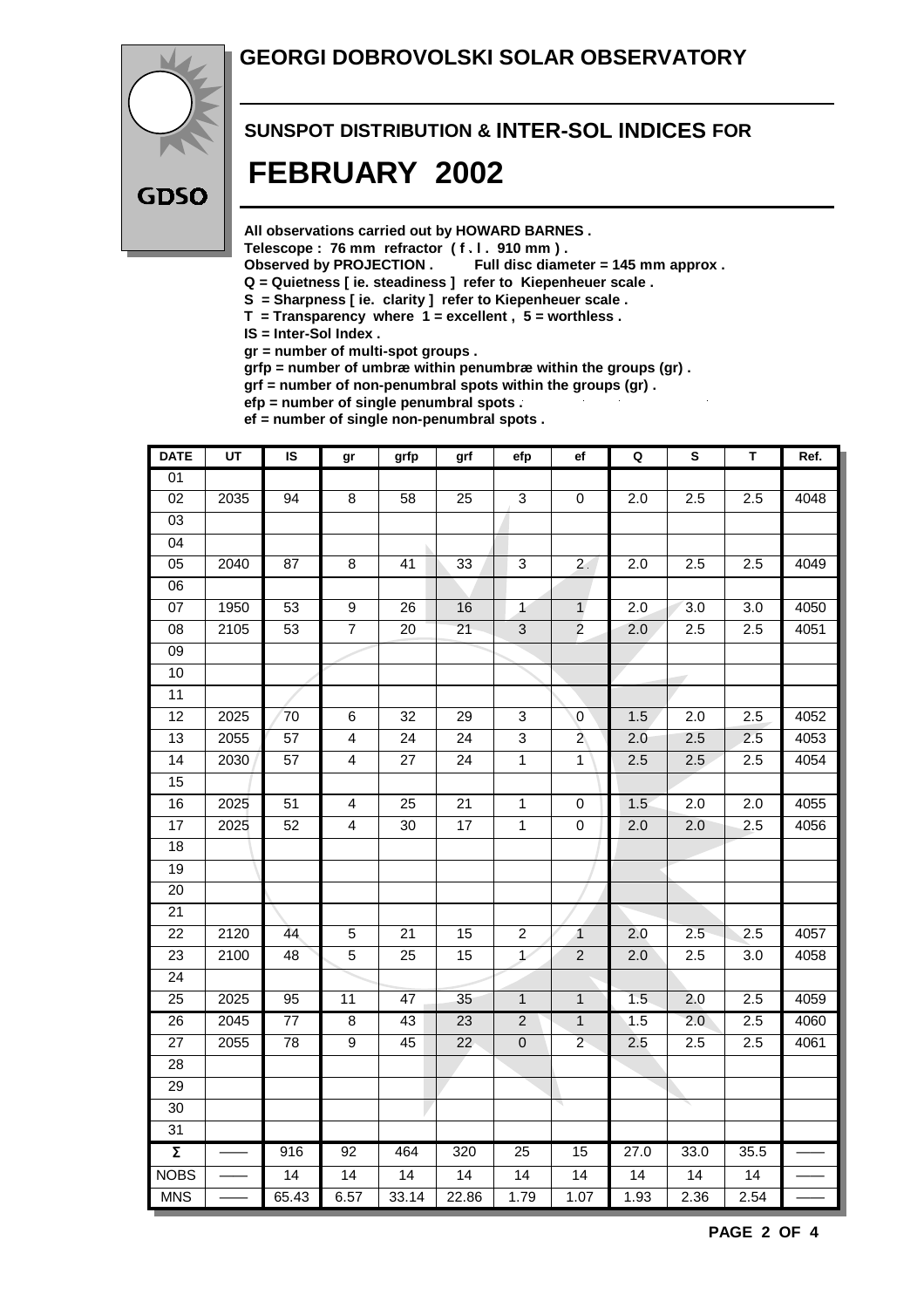

#### **SUNSPOT CENSUS BY CLASSIFICATION FOR**

# **FEBRUARY 2002**

**All observations carried out by HOWARD BARNES . Telescope : 76 mm refractor ( f . l . 910 mm ) . Observed by PROJECTION . Full disc diameter = 145 mm approx . IF 2 OR MORE REGIONS ARE OF THE SAME CLASSIFICATION , THEN SUNSPOT COUNTS ARE SEPARATED BY SOLIDI ( / ) .**

| f<br>f<br>f<br>f<br>f<br>f<br>f<br>f<br>g<br>g<br>$\mathbf{g}$<br>g<br>g<br>g<br>g<br>g<br>g<br>01<br>12/31<br>$\mathbf 0$<br>$\overline{2}$<br>3<br>$\mathbf 0$<br>$\overline{2}$<br>02<br>2035<br>0<br>0<br>0<br>3/3<br>2/3/4<br>2<br>$\overline{1}$<br>25<br>0<br>$\mathbf{1}$<br>$\mathbf{1}$<br>03<br>04<br>$\overline{2}$<br>2040<br>$\mathbf{1}$<br>$\overline{4}$<br>2/6/9/12<br>$\mathbf{1}$<br>4<br>05<br>1/1<br>0<br>0<br>2<br>0<br>0<br>$\overline{1}$<br>34<br>7<br>0<br>0<br>06<br>1950<br>$\mathbf{1}$<br>5<br>2/2/3/3/5<br>$\mathbf 0$<br>07<br>$\mathbf{1}$<br>0<br>0<br>$\overline{4}$<br>2/4/8/13<br>0<br>$\mathbf 0$<br>0<br>0<br>0<br>0<br>0<br>1<br>$\overline{2}$<br>$\overline{2}$<br>$\mathbf 0$<br>$\mathbf{0}$<br>$\overline{2}$<br>08<br>2105<br>1/1<br>2<br>3/6<br>4<br>3/6/8/13<br>$\mathbf{0}$<br>$\mathbf 0$<br>0<br>0<br>1<br>1<br>$\mathbf{1}$<br>09<br>10<br>11<br>2025<br>$\mathbf 0$<br>$\overline{c}$<br>3<br>$\mathbf{1}$<br>$\mathbf 0$<br>$\mathbf 0$<br>$\overline{1}$<br>0<br>0<br>3<br>12<br>0<br>$\mathbf{1}$<br>2/4/4<br>23<br>26<br>0<br>0<br>$\overline{2}$<br>$\mathbf{1}$<br>$\overline{2}$<br>$\overline{1}$<br>3<br>13<br>2055<br>1/1<br>4<br>$\mathbf{1}$<br>11<br>0<br>0<br>31<br>$\mathbf 0$<br>$\mathbf 0$<br>$\overline{0}$<br>0<br>1<br>$\mathbf{1}$<br>14<br>2030<br>$\mathbf{1}$<br>$\mathbf{1}$<br>$\mathbf{1}$<br>3<br>$\mathbf{1}$<br>$\mathbf 0$<br>$\mathbf 0$<br>$\sqrt{1}$<br>$\mathbf 0$<br>$\mathbf 0$<br>0<br>$\mathbf{1}$<br>3<br>10<br>35<br>0<br>15<br>$\overline{2}$<br>2025<br>$\mathbf 0$<br>0<br>$\mathbf 0$<br>0<br>0<br>$\mathbf{1}$<br>18/22<br>0<br>0<br>1<br>16<br>0<br>2<br>$\mathbf{1}$<br>4<br>0<br>0<br>0<br>$\overline{2}$<br>17<br>2025<br>0<br>$\overline{2}$<br>0<br>0<br>$\mathbf{1}$<br>5<br>$\mathbf 0$<br>$\mathbf 0$<br>11/29<br>$\mathbf 0$<br>$\mathbf 0$<br>$\mathbf 0$<br>0<br>$\mathbf{1}$<br>$\mathbf{1}$<br>18<br>19<br>20<br>21<br>$\mathbf{1}$<br>$\overline{7}$<br>22<br>2120<br>$\mathbf{1}$<br>$\mathbf{1}$<br>$\overline{2}$<br>2/3<br>3<br>$\mathbf{1}$<br>$\mathbf 0$<br>$\mathbf{0}$<br>$\overline{1}$<br>21<br>$\mathbf 0$<br>0<br>$\mathbf 0$<br>$\overline{2}$<br>0<br>2<br>$\overline{0}$<br>$\overline{0}$<br>23<br>2100<br>1/1<br>$\mathbf 0$<br>$\overline{0}$<br>0<br>0<br>4<br>3/4/5/7<br>$\mathbf 0$<br>$\overline{1}$<br>21<br>$\mathbf 0$<br>$\mathbf 0$<br>0<br>$\mathbf{1}$<br>24<br>$\overline{7}$<br>3/5/6/7/<br>$\overline{0}$<br>25<br>2025<br>$\mathbf{1}$<br>$\mathbf{1}$<br>$\mathbf 0$<br>$\mathbf 0$<br>3<br>2/4/7<br>12<br>$\mathbf 0$<br>0<br>0<br>$\mathbf 0$<br>0<br>$\mathbf{1}$<br>$\mathbf{1}$<br>9/13/14<br>$\mathbf{1}$<br>2045<br>$\mathbf{1}$<br>3<br>$\overline{4}$<br>$\mathbf 0$<br>$\mathbf 0$<br>$\overline{2}$<br>26<br>$\mathbf{1}$<br>$\mathbf{1}$<br>5<br>5/9/9/10<br>2<br>12/13<br>0<br>0<br>0<br>0<br>27<br>2055<br>$\overline{2}$<br>1/1<br>$\overline{2}$<br>$\mathbf{1}$<br>3<br>5<br>$\overline{1}$<br>17<br>$\mathbf 0$<br>0<br>0<br>0<br>$\mathbf{1}$<br>3/5/6/7/8<br>$\mathbf{1}$<br>16<br>0<br>28<br>29<br>30<br>31<br><b>TOTALS</b><br>$15\,$<br>21<br>41<br>12<br>$\overline{2}$<br>24<br>15<br>$\boldsymbol{9}$<br>25<br>69<br>289<br>$\overline{7}$<br>100<br>$\overline{2}$<br>288<br>$\mathbf{1}$<br>$\overline{7}$ | J            |  |  |  |  |  |  |  |  |  |
|-----------------------------------------------------------------------------------------------------------------------------------------------------------------------------------------------------------------------------------------------------------------------------------------------------------------------------------------------------------------------------------------------------------------------------------------------------------------------------------------------------------------------------------------------------------------------------------------------------------------------------------------------------------------------------------------------------------------------------------------------------------------------------------------------------------------------------------------------------------------------------------------------------------------------------------------------------------------------------------------------------------------------------------------------------------------------------------------------------------------------------------------------------------------------------------------------------------------------------------------------------------------------------------------------------------------------------------------------------------------------------------------------------------------------------------------------------------------------------------------------------------------------------------------------------------------------------------------------------------------------------------------------------------------------------------------------------------------------------------------------------------------------------------------------------------------------------------------------------------------------------------------------------------------------------------------------------------------------------------------------------------------------------------------------------------------------------------------------------------------------------------------------------------------------------------------------------------------------------------------------------------------------------------------------------------------------------------------------------------------------------------------------------------------------------------------------------------------------------------------------------------------------------------------------------------------------------------------------------------------------------------------------------------------------------------------------------------------------------------------------------------------------------------------------------------------------------------------------------------------------------------------------------------------------------------------------------------------------------------------------------------------------------------------------------------------------------------------------------------------------------------------------------------------------------------------------------------------------------------------------------------------------------------------------|--------------|--|--|--|--|--|--|--|--|--|
|                                                                                                                                                                                                                                                                                                                                                                                                                                                                                                                                                                                                                                                                                                                                                                                                                                                                                                                                                                                                                                                                                                                                                                                                                                                                                                                                                                                                                                                                                                                                                                                                                                                                                                                                                                                                                                                                                                                                                                                                                                                                                                                                                                                                                                                                                                                                                                                                                                                                                                                                                                                                                                                                                                                                                                                                                                                                                                                                                                                                                                                                                                                                                                                                                                                                                               | $\mathbf f$  |  |  |  |  |  |  |  |  |  |
|                                                                                                                                                                                                                                                                                                                                                                                                                                                                                                                                                                                                                                                                                                                                                                                                                                                                                                                                                                                                                                                                                                                                                                                                                                                                                                                                                                                                                                                                                                                                                                                                                                                                                                                                                                                                                                                                                                                                                                                                                                                                                                                                                                                                                                                                                                                                                                                                                                                                                                                                                                                                                                                                                                                                                                                                                                                                                                                                                                                                                                                                                                                                                                                                                                                                                               |              |  |  |  |  |  |  |  |  |  |
|                                                                                                                                                                                                                                                                                                                                                                                                                                                                                                                                                                                                                                                                                                                                                                                                                                                                                                                                                                                                                                                                                                                                                                                                                                                                                                                                                                                                                                                                                                                                                                                                                                                                                                                                                                                                                                                                                                                                                                                                                                                                                                                                                                                                                                                                                                                                                                                                                                                                                                                                                                                                                                                                                                                                                                                                                                                                                                                                                                                                                                                                                                                                                                                                                                                                                               | 1/1          |  |  |  |  |  |  |  |  |  |
|                                                                                                                                                                                                                                                                                                                                                                                                                                                                                                                                                                                                                                                                                                                                                                                                                                                                                                                                                                                                                                                                                                                                                                                                                                                                                                                                                                                                                                                                                                                                                                                                                                                                                                                                                                                                                                                                                                                                                                                                                                                                                                                                                                                                                                                                                                                                                                                                                                                                                                                                                                                                                                                                                                                                                                                                                                                                                                                                                                                                                                                                                                                                                                                                                                                                                               |              |  |  |  |  |  |  |  |  |  |
|                                                                                                                                                                                                                                                                                                                                                                                                                                                                                                                                                                                                                                                                                                                                                                                                                                                                                                                                                                                                                                                                                                                                                                                                                                                                                                                                                                                                                                                                                                                                                                                                                                                                                                                                                                                                                                                                                                                                                                                                                                                                                                                                                                                                                                                                                                                                                                                                                                                                                                                                                                                                                                                                                                                                                                                                                                                                                                                                                                                                                                                                                                                                                                                                                                                                                               |              |  |  |  |  |  |  |  |  |  |
|                                                                                                                                                                                                                                                                                                                                                                                                                                                                                                                                                                                                                                                                                                                                                                                                                                                                                                                                                                                                                                                                                                                                                                                                                                                                                                                                                                                                                                                                                                                                                                                                                                                                                                                                                                                                                                                                                                                                                                                                                                                                                                                                                                                                                                                                                                                                                                                                                                                                                                                                                                                                                                                                                                                                                                                                                                                                                                                                                                                                                                                                                                                                                                                                                                                                                               | 1/1/1/2      |  |  |  |  |  |  |  |  |  |
|                                                                                                                                                                                                                                                                                                                                                                                                                                                                                                                                                                                                                                                                                                                                                                                                                                                                                                                                                                                                                                                                                                                                                                                                                                                                                                                                                                                                                                                                                                                                                                                                                                                                                                                                                                                                                                                                                                                                                                                                                                                                                                                                                                                                                                                                                                                                                                                                                                                                                                                                                                                                                                                                                                                                                                                                                                                                                                                                                                                                                                                                                                                                                                                                                                                                                               |              |  |  |  |  |  |  |  |  |  |
|                                                                                                                                                                                                                                                                                                                                                                                                                                                                                                                                                                                                                                                                                                                                                                                                                                                                                                                                                                                                                                                                                                                                                                                                                                                                                                                                                                                                                                                                                                                                                                                                                                                                                                                                                                                                                                                                                                                                                                                                                                                                                                                                                                                                                                                                                                                                                                                                                                                                                                                                                                                                                                                                                                                                                                                                                                                                                                                                                                                                                                                                                                                                                                                                                                                                                               | $\mathbf{1}$ |  |  |  |  |  |  |  |  |  |
|                                                                                                                                                                                                                                                                                                                                                                                                                                                                                                                                                                                                                                                                                                                                                                                                                                                                                                                                                                                                                                                                                                                                                                                                                                                                                                                                                                                                                                                                                                                                                                                                                                                                                                                                                                                                                                                                                                                                                                                                                                                                                                                                                                                                                                                                                                                                                                                                                                                                                                                                                                                                                                                                                                                                                                                                                                                                                                                                                                                                                                                                                                                                                                                                                                                                                               | 1/1          |  |  |  |  |  |  |  |  |  |
|                                                                                                                                                                                                                                                                                                                                                                                                                                                                                                                                                                                                                                                                                                                                                                                                                                                                                                                                                                                                                                                                                                                                                                                                                                                                                                                                                                                                                                                                                                                                                                                                                                                                                                                                                                                                                                                                                                                                                                                                                                                                                                                                                                                                                                                                                                                                                                                                                                                                                                                                                                                                                                                                                                                                                                                                                                                                                                                                                                                                                                                                                                                                                                                                                                                                                               |              |  |  |  |  |  |  |  |  |  |
|                                                                                                                                                                                                                                                                                                                                                                                                                                                                                                                                                                                                                                                                                                                                                                                                                                                                                                                                                                                                                                                                                                                                                                                                                                                                                                                                                                                                                                                                                                                                                                                                                                                                                                                                                                                                                                                                                                                                                                                                                                                                                                                                                                                                                                                                                                                                                                                                                                                                                                                                                                                                                                                                                                                                                                                                                                                                                                                                                                                                                                                                                                                                                                                                                                                                                               |              |  |  |  |  |  |  |  |  |  |
|                                                                                                                                                                                                                                                                                                                                                                                                                                                                                                                                                                                                                                                                                                                                                                                                                                                                                                                                                                                                                                                                                                                                                                                                                                                                                                                                                                                                                                                                                                                                                                                                                                                                                                                                                                                                                                                                                                                                                                                                                                                                                                                                                                                                                                                                                                                                                                                                                                                                                                                                                                                                                                                                                                                                                                                                                                                                                                                                                                                                                                                                                                                                                                                                                                                                                               |              |  |  |  |  |  |  |  |  |  |
|                                                                                                                                                                                                                                                                                                                                                                                                                                                                                                                                                                                                                                                                                                                                                                                                                                                                                                                                                                                                                                                                                                                                                                                                                                                                                                                                                                                                                                                                                                                                                                                                                                                                                                                                                                                                                                                                                                                                                                                                                                                                                                                                                                                                                                                                                                                                                                                                                                                                                                                                                                                                                                                                                                                                                                                                                                                                                                                                                                                                                                                                                                                                                                                                                                                                                               | 1/1/1        |  |  |  |  |  |  |  |  |  |
|                                                                                                                                                                                                                                                                                                                                                                                                                                                                                                                                                                                                                                                                                                                                                                                                                                                                                                                                                                                                                                                                                                                                                                                                                                                                                                                                                                                                                                                                                                                                                                                                                                                                                                                                                                                                                                                                                                                                                                                                                                                                                                                                                                                                                                                                                                                                                                                                                                                                                                                                                                                                                                                                                                                                                                                                                                                                                                                                                                                                                                                                                                                                                                                                                                                                                               | 1/1/1        |  |  |  |  |  |  |  |  |  |
|                                                                                                                                                                                                                                                                                                                                                                                                                                                                                                                                                                                                                                                                                                                                                                                                                                                                                                                                                                                                                                                                                                                                                                                                                                                                                                                                                                                                                                                                                                                                                                                                                                                                                                                                                                                                                                                                                                                                                                                                                                                                                                                                                                                                                                                                                                                                                                                                                                                                                                                                                                                                                                                                                                                                                                                                                                                                                                                                                                                                                                                                                                                                                                                                                                                                                               | $\mathbf{1}$ |  |  |  |  |  |  |  |  |  |
|                                                                                                                                                                                                                                                                                                                                                                                                                                                                                                                                                                                                                                                                                                                                                                                                                                                                                                                                                                                                                                                                                                                                                                                                                                                                                                                                                                                                                                                                                                                                                                                                                                                                                                                                                                                                                                                                                                                                                                                                                                                                                                                                                                                                                                                                                                                                                                                                                                                                                                                                                                                                                                                                                                                                                                                                                                                                                                                                                                                                                                                                                                                                                                                                                                                                                               |              |  |  |  |  |  |  |  |  |  |
|                                                                                                                                                                                                                                                                                                                                                                                                                                                                                                                                                                                                                                                                                                                                                                                                                                                                                                                                                                                                                                                                                                                                                                                                                                                                                                                                                                                                                                                                                                                                                                                                                                                                                                                                                                                                                                                                                                                                                                                                                                                                                                                                                                                                                                                                                                                                                                                                                                                                                                                                                                                                                                                                                                                                                                                                                                                                                                                                                                                                                                                                                                                                                                                                                                                                                               | $\mathbf{1}$ |  |  |  |  |  |  |  |  |  |
|                                                                                                                                                                                                                                                                                                                                                                                                                                                                                                                                                                                                                                                                                                                                                                                                                                                                                                                                                                                                                                                                                                                                                                                                                                                                                                                                                                                                                                                                                                                                                                                                                                                                                                                                                                                                                                                                                                                                                                                                                                                                                                                                                                                                                                                                                                                                                                                                                                                                                                                                                                                                                                                                                                                                                                                                                                                                                                                                                                                                                                                                                                                                                                                                                                                                                               | $\mathbf{1}$ |  |  |  |  |  |  |  |  |  |
|                                                                                                                                                                                                                                                                                                                                                                                                                                                                                                                                                                                                                                                                                                                                                                                                                                                                                                                                                                                                                                                                                                                                                                                                                                                                                                                                                                                                                                                                                                                                                                                                                                                                                                                                                                                                                                                                                                                                                                                                                                                                                                                                                                                                                                                                                                                                                                                                                                                                                                                                                                                                                                                                                                                                                                                                                                                                                                                                                                                                                                                                                                                                                                                                                                                                                               |              |  |  |  |  |  |  |  |  |  |
|                                                                                                                                                                                                                                                                                                                                                                                                                                                                                                                                                                                                                                                                                                                                                                                                                                                                                                                                                                                                                                                                                                                                                                                                                                                                                                                                                                                                                                                                                                                                                                                                                                                                                                                                                                                                                                                                                                                                                                                                                                                                                                                                                                                                                                                                                                                                                                                                                                                                                                                                                                                                                                                                                                                                                                                                                                                                                                                                                                                                                                                                                                                                                                                                                                                                                               |              |  |  |  |  |  |  |  |  |  |
|                                                                                                                                                                                                                                                                                                                                                                                                                                                                                                                                                                                                                                                                                                                                                                                                                                                                                                                                                                                                                                                                                                                                                                                                                                                                                                                                                                                                                                                                                                                                                                                                                                                                                                                                                                                                                                                                                                                                                                                                                                                                                                                                                                                                                                                                                                                                                                                                                                                                                                                                                                                                                                                                                                                                                                                                                                                                                                                                                                                                                                                                                                                                                                                                                                                                                               |              |  |  |  |  |  |  |  |  |  |
|                                                                                                                                                                                                                                                                                                                                                                                                                                                                                                                                                                                                                                                                                                                                                                                                                                                                                                                                                                                                                                                                                                                                                                                                                                                                                                                                                                                                                                                                                                                                                                                                                                                                                                                                                                                                                                                                                                                                                                                                                                                                                                                                                                                                                                                                                                                                                                                                                                                                                                                                                                                                                                                                                                                                                                                                                                                                                                                                                                                                                                                                                                                                                                                                                                                                                               |              |  |  |  |  |  |  |  |  |  |
|                                                                                                                                                                                                                                                                                                                                                                                                                                                                                                                                                                                                                                                                                                                                                                                                                                                                                                                                                                                                                                                                                                                                                                                                                                                                                                                                                                                                                                                                                                                                                                                                                                                                                                                                                                                                                                                                                                                                                                                                                                                                                                                                                                                                                                                                                                                                                                                                                                                                                                                                                                                                                                                                                                                                                                                                                                                                                                                                                                                                                                                                                                                                                                                                                                                                                               | 1/1          |  |  |  |  |  |  |  |  |  |
|                                                                                                                                                                                                                                                                                                                                                                                                                                                                                                                                                                                                                                                                                                                                                                                                                                                                                                                                                                                                                                                                                                                                                                                                                                                                                                                                                                                                                                                                                                                                                                                                                                                                                                                                                                                                                                                                                                                                                                                                                                                                                                                                                                                                                                                                                                                                                                                                                                                                                                                                                                                                                                                                                                                                                                                                                                                                                                                                                                                                                                                                                                                                                                                                                                                                                               | $\mathbf{1}$ |  |  |  |  |  |  |  |  |  |
|                                                                                                                                                                                                                                                                                                                                                                                                                                                                                                                                                                                                                                                                                                                                                                                                                                                                                                                                                                                                                                                                                                                                                                                                                                                                                                                                                                                                                                                                                                                                                                                                                                                                                                                                                                                                                                                                                                                                                                                                                                                                                                                                                                                                                                                                                                                                                                                                                                                                                                                                                                                                                                                                                                                                                                                                                                                                                                                                                                                                                                                                                                                                                                                                                                                                                               |              |  |  |  |  |  |  |  |  |  |
|                                                                                                                                                                                                                                                                                                                                                                                                                                                                                                                                                                                                                                                                                                                                                                                                                                                                                                                                                                                                                                                                                                                                                                                                                                                                                                                                                                                                                                                                                                                                                                                                                                                                                                                                                                                                                                                                                                                                                                                                                                                                                                                                                                                                                                                                                                                                                                                                                                                                                                                                                                                                                                                                                                                                                                                                                                                                                                                                                                                                                                                                                                                                                                                                                                                                                               | $\mathbf{1}$ |  |  |  |  |  |  |  |  |  |
|                                                                                                                                                                                                                                                                                                                                                                                                                                                                                                                                                                                                                                                                                                                                                                                                                                                                                                                                                                                                                                                                                                                                                                                                                                                                                                                                                                                                                                                                                                                                                                                                                                                                                                                                                                                                                                                                                                                                                                                                                                                                                                                                                                                                                                                                                                                                                                                                                                                                                                                                                                                                                                                                                                                                                                                                                                                                                                                                                                                                                                                                                                                                                                                                                                                                                               | 1/1          |  |  |  |  |  |  |  |  |  |
|                                                                                                                                                                                                                                                                                                                                                                                                                                                                                                                                                                                                                                                                                                                                                                                                                                                                                                                                                                                                                                                                                                                                                                                                                                                                                                                                                                                                                                                                                                                                                                                                                                                                                                                                                                                                                                                                                                                                                                                                                                                                                                                                                                                                                                                                                                                                                                                                                                                                                                                                                                                                                                                                                                                                                                                                                                                                                                                                                                                                                                                                                                                                                                                                                                                                                               | $\mathbf 0$  |  |  |  |  |  |  |  |  |  |
|                                                                                                                                                                                                                                                                                                                                                                                                                                                                                                                                                                                                                                                                                                                                                                                                                                                                                                                                                                                                                                                                                                                                                                                                                                                                                                                                                                                                                                                                                                                                                                                                                                                                                                                                                                                                                                                                                                                                                                                                                                                                                                                                                                                                                                                                                                                                                                                                                                                                                                                                                                                                                                                                                                                                                                                                                                                                                                                                                                                                                                                                                                                                                                                                                                                                                               |              |  |  |  |  |  |  |  |  |  |
|                                                                                                                                                                                                                                                                                                                                                                                                                                                                                                                                                                                                                                                                                                                                                                                                                                                                                                                                                                                                                                                                                                                                                                                                                                                                                                                                                                                                                                                                                                                                                                                                                                                                                                                                                                                                                                                                                                                                                                                                                                                                                                                                                                                                                                                                                                                                                                                                                                                                                                                                                                                                                                                                                                                                                                                                                                                                                                                                                                                                                                                                                                                                                                                                                                                                                               |              |  |  |  |  |  |  |  |  |  |
|                                                                                                                                                                                                                                                                                                                                                                                                                                                                                                                                                                                                                                                                                                                                                                                                                                                                                                                                                                                                                                                                                                                                                                                                                                                                                                                                                                                                                                                                                                                                                                                                                                                                                                                                                                                                                                                                                                                                                                                                                                                                                                                                                                                                                                                                                                                                                                                                                                                                                                                                                                                                                                                                                                                                                                                                                                                                                                                                                                                                                                                                                                                                                                                                                                                                                               |              |  |  |  |  |  |  |  |  |  |
|                                                                                                                                                                                                                                                                                                                                                                                                                                                                                                                                                                                                                                                                                                                                                                                                                                                                                                                                                                                                                                                                                                                                                                                                                                                                                                                                                                                                                                                                                                                                                                                                                                                                                                                                                                                                                                                                                                                                                                                                                                                                                                                                                                                                                                                                                                                                                                                                                                                                                                                                                                                                                                                                                                                                                                                                                                                                                                                                                                                                                                                                                                                                                                                                                                                                                               |              |  |  |  |  |  |  |  |  |  |
|                                                                                                                                                                                                                                                                                                                                                                                                                                                                                                                                                                                                                                                                                                                                                                                                                                                                                                                                                                                                                                                                                                                                                                                                                                                                                                                                                                                                                                                                                                                                                                                                                                                                                                                                                                                                                                                                                                                                                                                                                                                                                                                                                                                                                                                                                                                                                                                                                                                                                                                                                                                                                                                                                                                                                                                                                                                                                                                                                                                                                                                                                                                                                                                                                                                                                               | 25           |  |  |  |  |  |  |  |  |  |
| REGIONAL PERCENTAGES                                                                                                                                                                                                                                                                                                                                                                                                                                                                                                                                                                                                                                                                                                                                                                                                                                                                                                                                                                                                                                                                                                                                                                                                                                                                                                                                                                                                                                                                                                                                                                                                                                                                                                                                                                                                                                                                                                                                                                                                                                                                                                                                                                                                                                                                                                                                                                                                                                                                                                                                                                                                                                                                                                                                                                                                                                                                                                                                                                                                                                                                                                                                                                                                                                                                          |              |  |  |  |  |  |  |  |  |  |
| $\sf B$<br>$\mathsf C$<br>$\mathsf E$<br>F<br>D<br>G<br>$\boldsymbol{\mathsf{H}}$<br>J<br>$\boldsymbol{\mathsf{A}}$                                                                                                                                                                                                                                                                                                                                                                                                                                                                                                                                                                                                                                                                                                                                                                                                                                                                                                                                                                                                                                                                                                                                                                                                                                                                                                                                                                                                                                                                                                                                                                                                                                                                                                                                                                                                                                                                                                                                                                                                                                                                                                                                                                                                                                                                                                                                                                                                                                                                                                                                                                                                                                                                                                                                                                                                                                                                                                                                                                                                                                                                                                                                                                           | $\Sigma$ g   |  |  |  |  |  |  |  |  |  |
| 11.4<br>$6.8\,$<br>15.9<br>31.1<br>5.3<br>9.1<br>$0.8\,$<br>$1.5\,$<br>18.2                                                                                                                                                                                                                                                                                                                                                                                                                                                                                                                                                                                                                                                                                                                                                                                                                                                                                                                                                                                                                                                                                                                                                                                                                                                                                                                                                                                                                                                                                                                                                                                                                                                                                                                                                                                                                                                                                                                                                                                                                                                                                                                                                                                                                                                                                                                                                                                                                                                                                                                                                                                                                                                                                                                                                                                                                                                                                                                                                                                                                                                                                                                                                                                                                   | 132          |  |  |  |  |  |  |  |  |  |
| $\sqrt{1/9}$ mean = 6.5585<br>$NOBS = 14$<br>$\overline{p / g}$ mean = 1.9635                                                                                                                                                                                                                                                                                                                                                                                                                                                                                                                                                                                                                                                                                                                                                                                                                                                                                                                                                                                                                                                                                                                                                                                                                                                                                                                                                                                                                                                                                                                                                                                                                                                                                                                                                                                                                                                                                                                                                                                                                                                                                                                                                                                                                                                                                                                                                                                                                                                                                                                                                                                                                                                                                                                                                                                                                                                                                                                                                                                                                                                                                                                                                                                                                 |              |  |  |  |  |  |  |  |  |  |
| $\frac{1}{\pi}$ / g mean = 6.2424<br>$\frac{1}{p}$ / g mean = 1.8712                                                                                                                                                                                                                                                                                                                                                                                                                                                                                                                                                                                                                                                                                                                                                                                                                                                                                                                                                                                                                                                                                                                                                                                                                                                                                                                                                                                                                                                                                                                                                                                                                                                                                                                                                                                                                                                                                                                                                                                                                                                                                                                                                                                                                                                                                                                                                                                                                                                                                                                                                                                                                                                                                                                                                                                                                                                                                                                                                                                                                                                                                                                                                                                                                          |              |  |  |  |  |  |  |  |  |  |
| GROUP COMPLEXITY INDEX (GCI) = 8.1136                                                                                                                                                                                                                                                                                                                                                                                                                                                                                                                                                                                                                                                                                                                                                                                                                                                                                                                                                                                                                                                                                                                                                                                                                                                                                                                                                                                                                                                                                                                                                                                                                                                                                                                                                                                                                                                                                                                                                                                                                                                                                                                                                                                                                                                                                                                                                                                                                                                                                                                                                                                                                                                                                                                                                                                                                                                                                                                                                                                                                                                                                                                                                                                                                                                         |              |  |  |  |  |  |  |  |  |  |